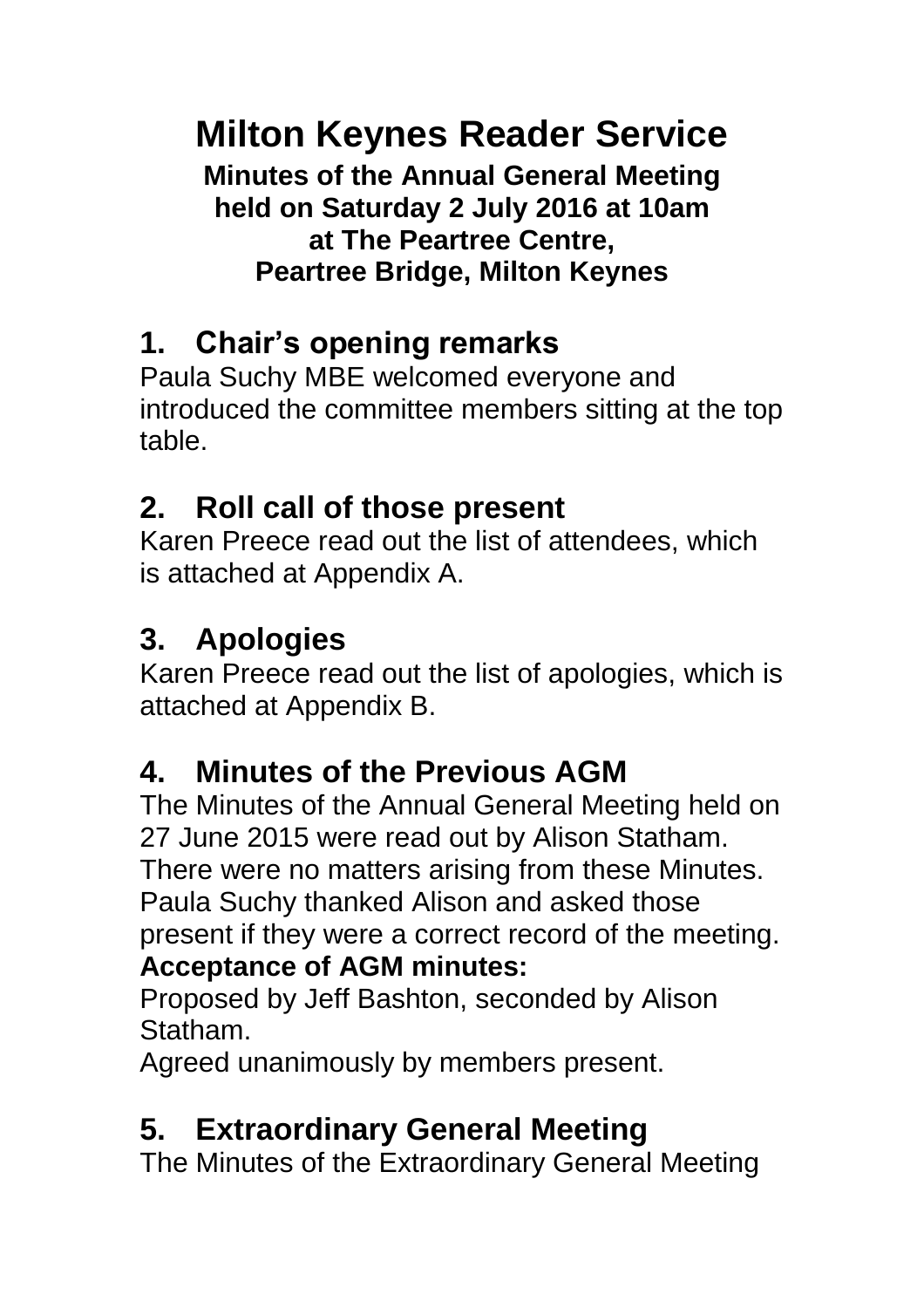held on 23 January 2016 were read out by Alison Statham.

Matters arising from the Minutes:

Paula Suchy said the Reader Service's application to become a Charitable Incorporated Organisation (CIO) was rejected by the Charity Commission, who did not agree the wording of our objects. Our application has been amended and resubmitted.

Derek Child asked "Would it be helpful to resolve at this meeting that the Trustees can act on our behalf in respect of any changes to the constitution in respect of agreeing the new objects for the Charitable Incorporated Organisation status as the Trustees see fit?"

Proposed by Derek Child and seconded by Alison Statham.

Paula asked for a show of hands for approval and there were no objections or abstentions.

Proxy and Postal Voting Procedure. Paula Suchy said a procedure has been written and was available for anyone to see after the meeting. Alan Smith asked why the procedure wasn't sent out with the AGM papers. Paula explained that we had sent out a great amount of information prior to the AGM and made the decision to provide the procedure at the meeting rather than send it out beforehand.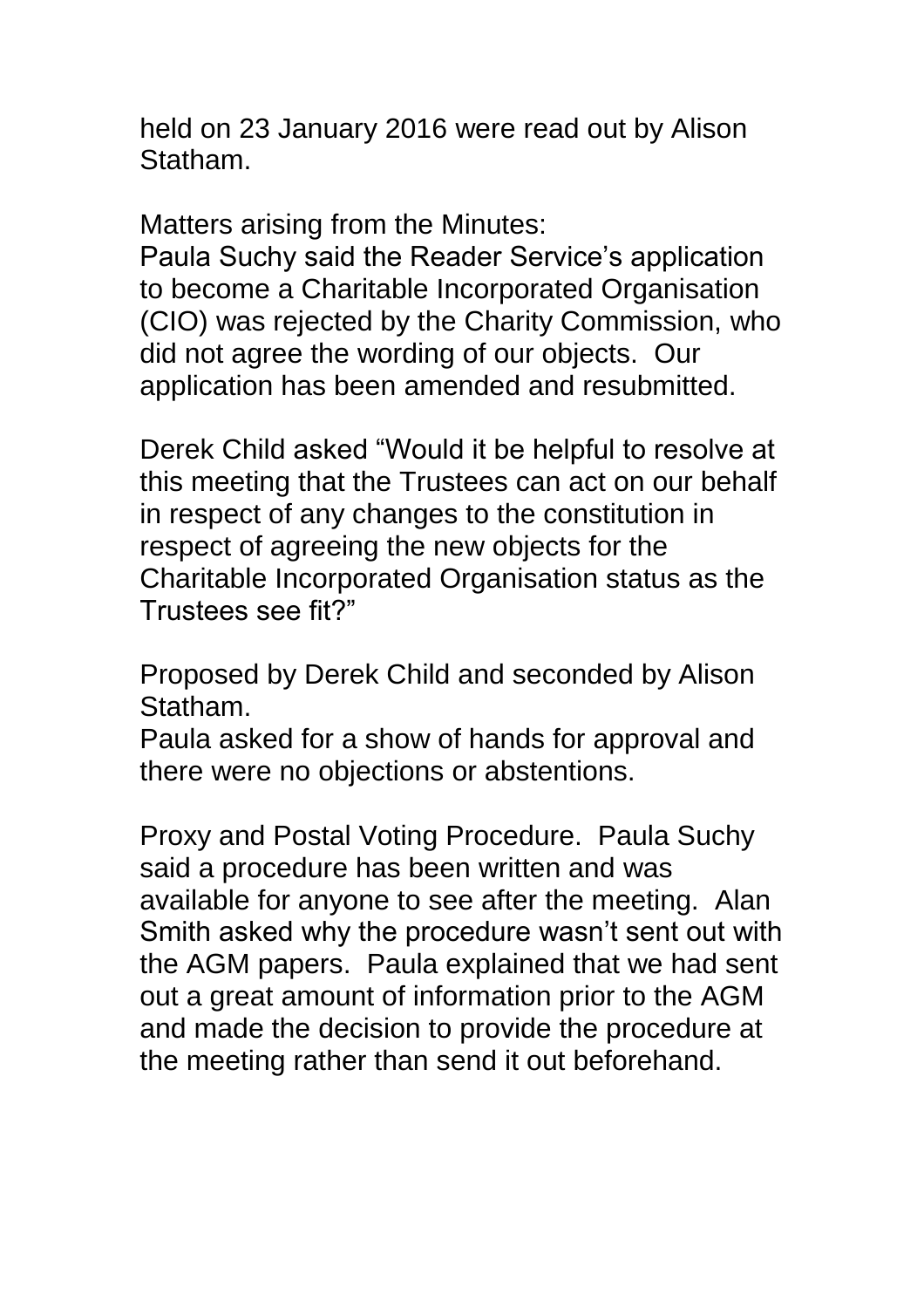Paula thanked Alison and asked those present if the Minutes were a correct record of the meeting. **Acceptance of EGM minutes:** 

Proposed by Derek Child, seconded by James Clifton.

Agreed unanimously by members present.

### **6. Trustees Annual Report July 2016**

Karen Preece read out the Trustees Annual Report.

We have a steady growth in the number of people with different disabilities who are using our services. Our volunteers have provided around 9500 hours of face-to-face support this year. An additional 2150 hours were volunteered to help run the charity, providing assistance in the office, helping with transcription work and social events, serving on the committee, resolving IT problems.

Karen would like to especially thank Paula, our chairperson over the last three years, she has very much enjoyed working with her.

Milton Keynes Council awarded our grant for 2015- 16, but have not assured us that our grant will continue in future years. Walnut Tree Community Shop provides our second largest source of income and Karen would like to thank everyone to donates unwanted items and the staff and volunteers who work there.

Thank you to Paula Varey who organised a flag day at ASDA and our participation in the Community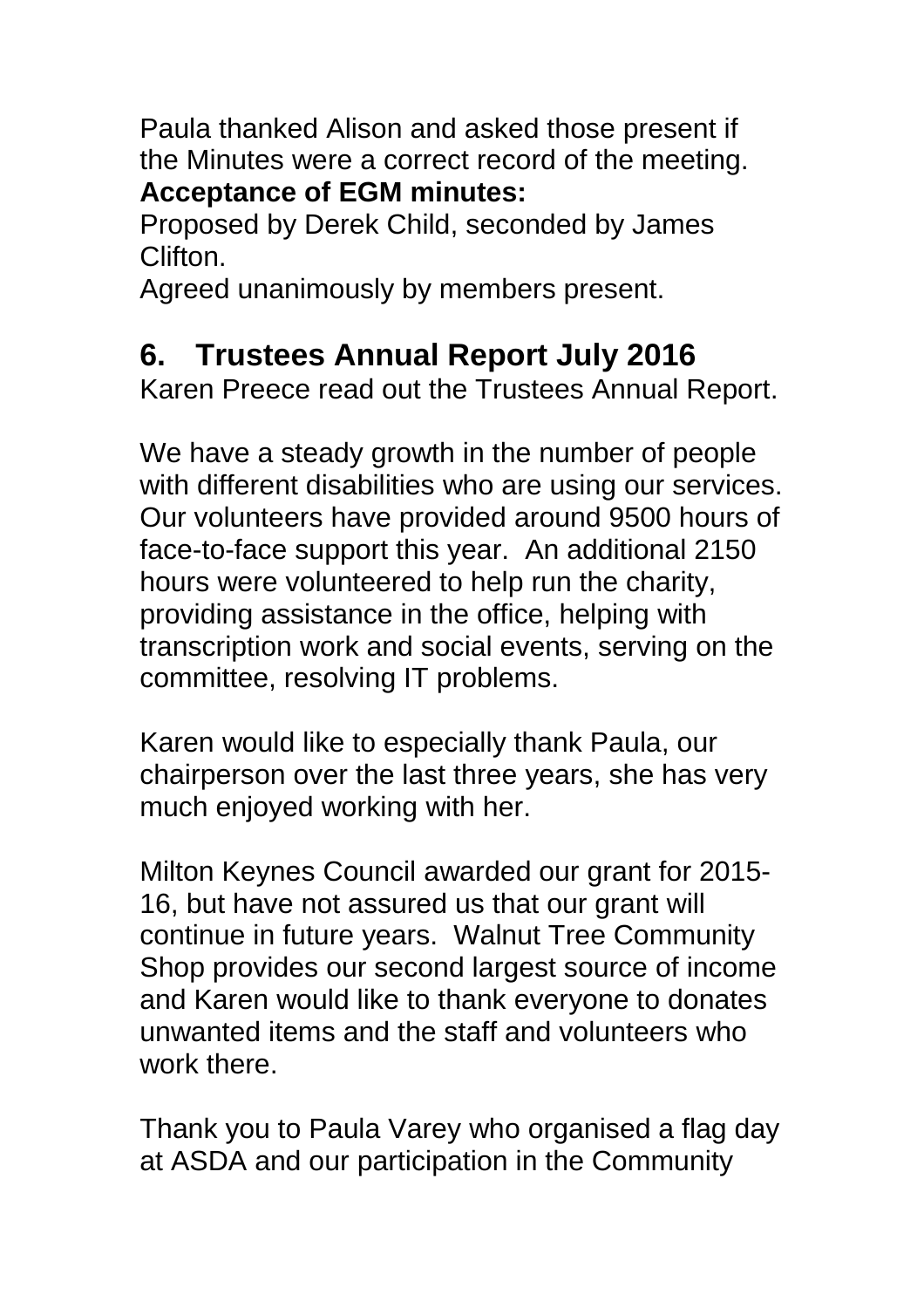Foundation's annual 50/50 raffle. One of our most successful events was a quiz night, devised by Stefan and Paula Suchy and an auction of promises, which raised over £900.

This year we asked if service users would make an annual voluntary donation of £20 for each service received and we raised just over £1,200.

We continue to transcribe theatre brochures for Aylesbury, Milton Keynes and Northampton and Derngate onto CD.

Junction 14, a local ladies a cappella group have selected us as their Charity of the Year and will be performing at our concert and afternoon tea on Sunday 9 October.

We try to publicise ourselves in different ways, such as holding fortnightly coffee mornings at Lovat Fields Extracare Village, resurrecting our Talks Group and continually updating our website. We also attend many events, such as HealthWatch2 Event and BucksVision Focus Day.

Paula Suchy thanked Karen for her enthusiasm and commitment.

Paula asked if there were any questions and there were none.

#### **Acceptance of Annual Report:**

Proposed by James Clifton, seconded by Michael Baldry.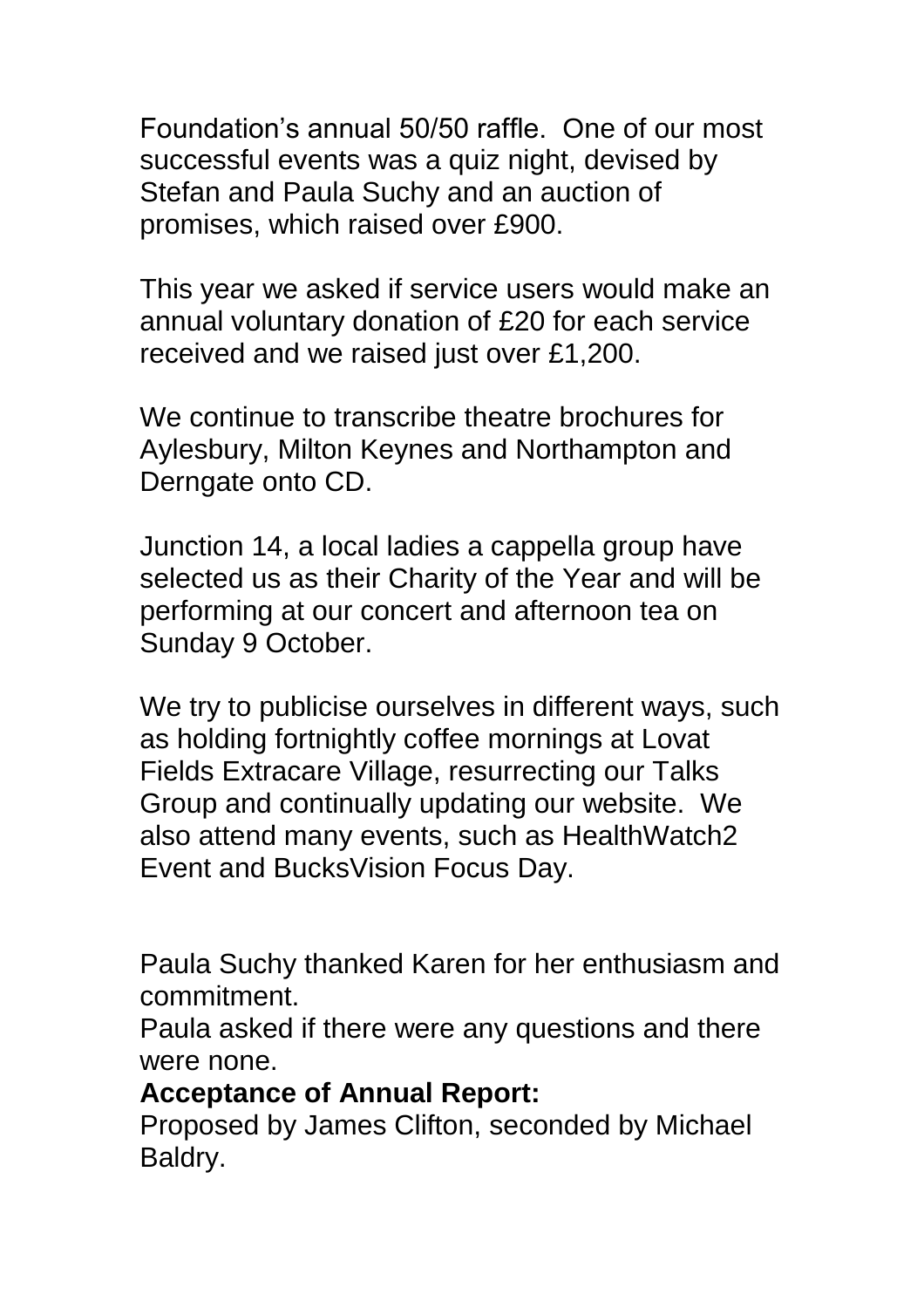Agreed unanimously by members present.

### **7. Presentation of Trustees Annual Accounts 2 July 2016**

James Clifton offered apologies on behalf of the Treasurer, Stephen Harrison and then presented the Trustees Annual Accounts for the year ended 31 March 2016.

Our financial position had strengthened further, mainly due to grants from Santander, from a donor who wished to remain anonymous and in memorium donations from friends and relatives of some service users. Our running costs did not increase significantly, which was due to a number of volunteers who re-donated all, or part, of their expenses to the Reader Service.

We made a declaration to the Pensions Regulator that we are compliant with the new pensions autoenrolment obligations falling of small employers. Woughton Community Council are imposing a new rental agreement for our lease at Tinkers Bridge, which will mean an 111% increase in rent and notice of termination of one month (currently it is six months), which we are appealing. We are looking for new premises and if anyone has any suggestions, please speak to Karen.

We will incur extra depreciation costs next year due to the purchase of new Braille equipment. Martin Lycett asked how these costs are written off and Jeff Bashton said it is done over a number of years. Tim O'Brien, who was formerly our treasurer, explained that any assets purchased are added to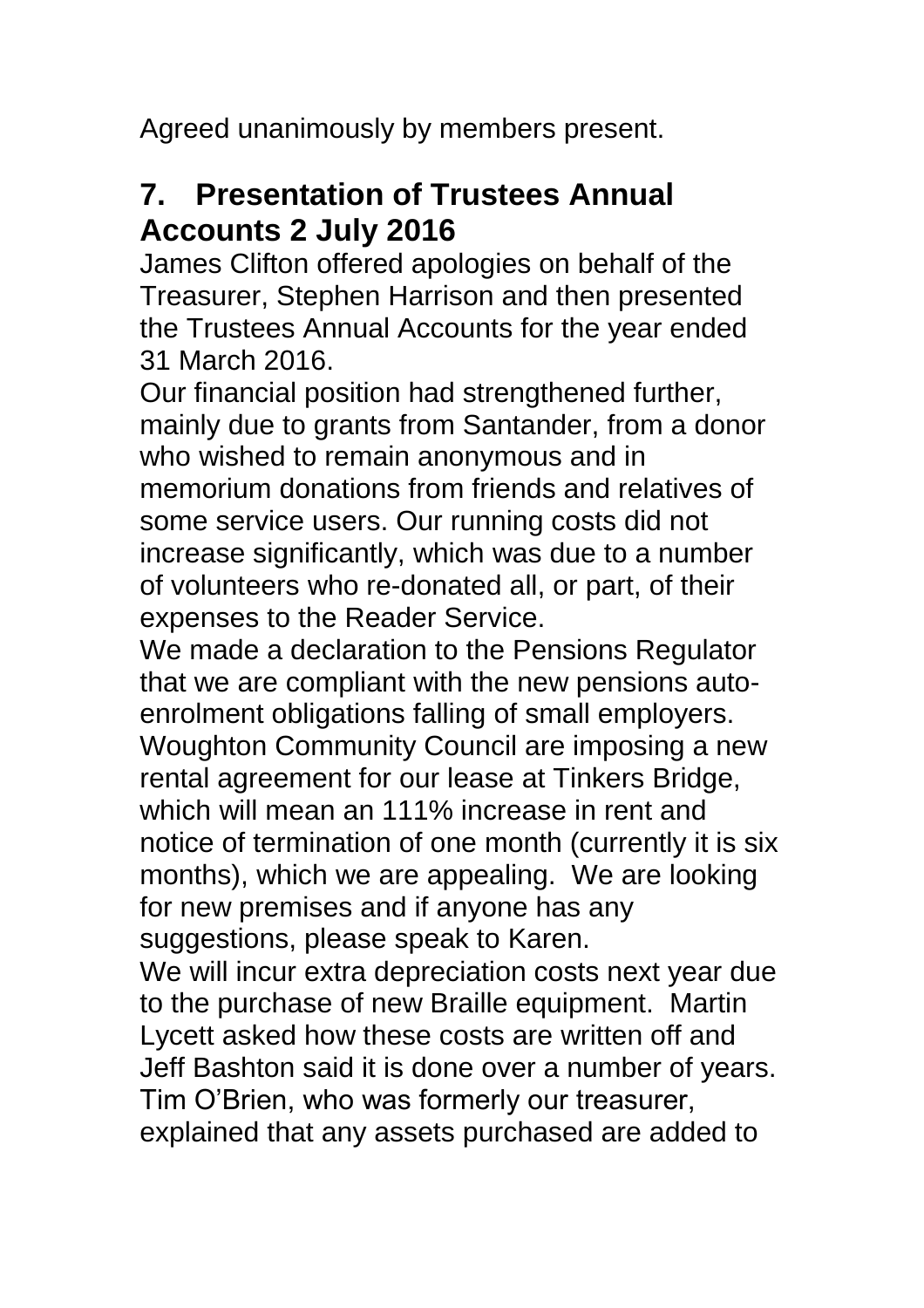the total, which is then depreciated over a period of four years.

#### **Acceptance and adoption of Trustees Annual Accounts:**

Proposed by Jeff Bashton, seconded by Alan Smith.

Paula Suchy asked for a show of hands for approval. There were no objections or abstentions.

Paula proposed that Hills and Burgess Accountants in Leighton Buzzard be asked to check the accounts next year and this was agreed by the members present.

## **8. Election of Chairperson and Management Committee**

#### **Election of Committee**

Alison Statham read out the nominees statements.

### **Service Users:**

The nominees for the Service User places on the committee are:

- Paula Suchy MBE
- Paula Varey
- Jeff Bashton
- Michael Baldry

Formally nominated en bloc by Caroline Pearson, seconded by James Clifton.

There were no objections or abstentions.

#### **Co-opted Service Users:**

The nominees for Co-opted Service Users are: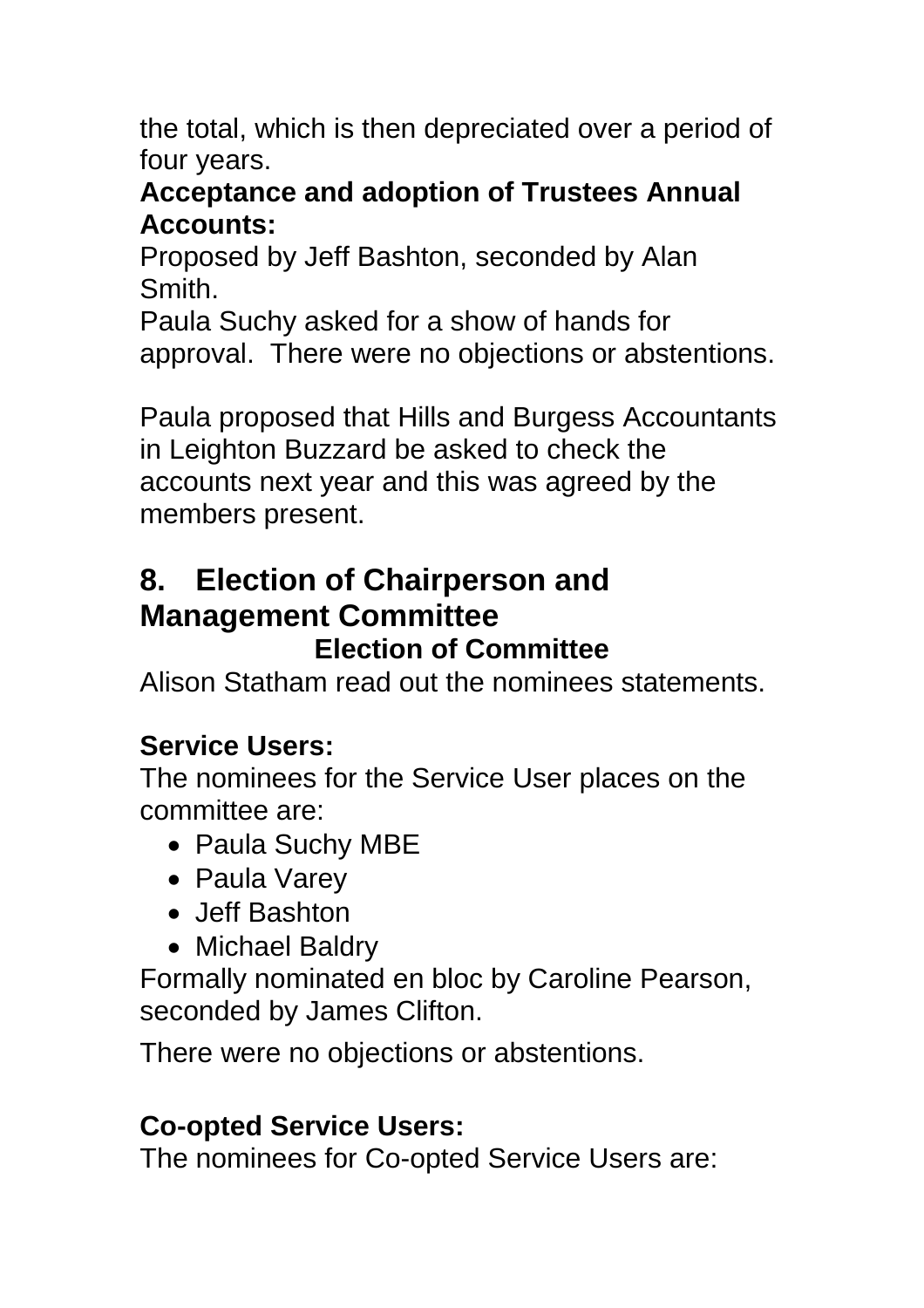- Judy Smith
- Elaine Maries

Proposed by Caroline Pearson, seconded by Michael Baldry.

There were no objections or abstentions.

### **Volunteers:**

Paula Suchy said two volunteers, Rose Haigh and Philip Ward have resigned. Paula thanked Philip for his work as Chair of the Development Committee and for progressing our Charitable Incorporated Organisation application and Rose for her work on our policies and the Newsletter. Paula proposed a round of applause to show our thanks to Philip and Rose.

The nominees for the Volunteer Committee Members places are:

- Lynn Bovis
- James M Clifton
- Stephen Harrison
- Terry Calvert

Proposed en bloc by Paula Suchy, seconded by Alison Statham.

The election of Volunteer Committee Members was agreed by the members present and there were no objections or abstentions.

### **Election of Chairperson**

Paula Suchy said that she was standing down as Chairperson.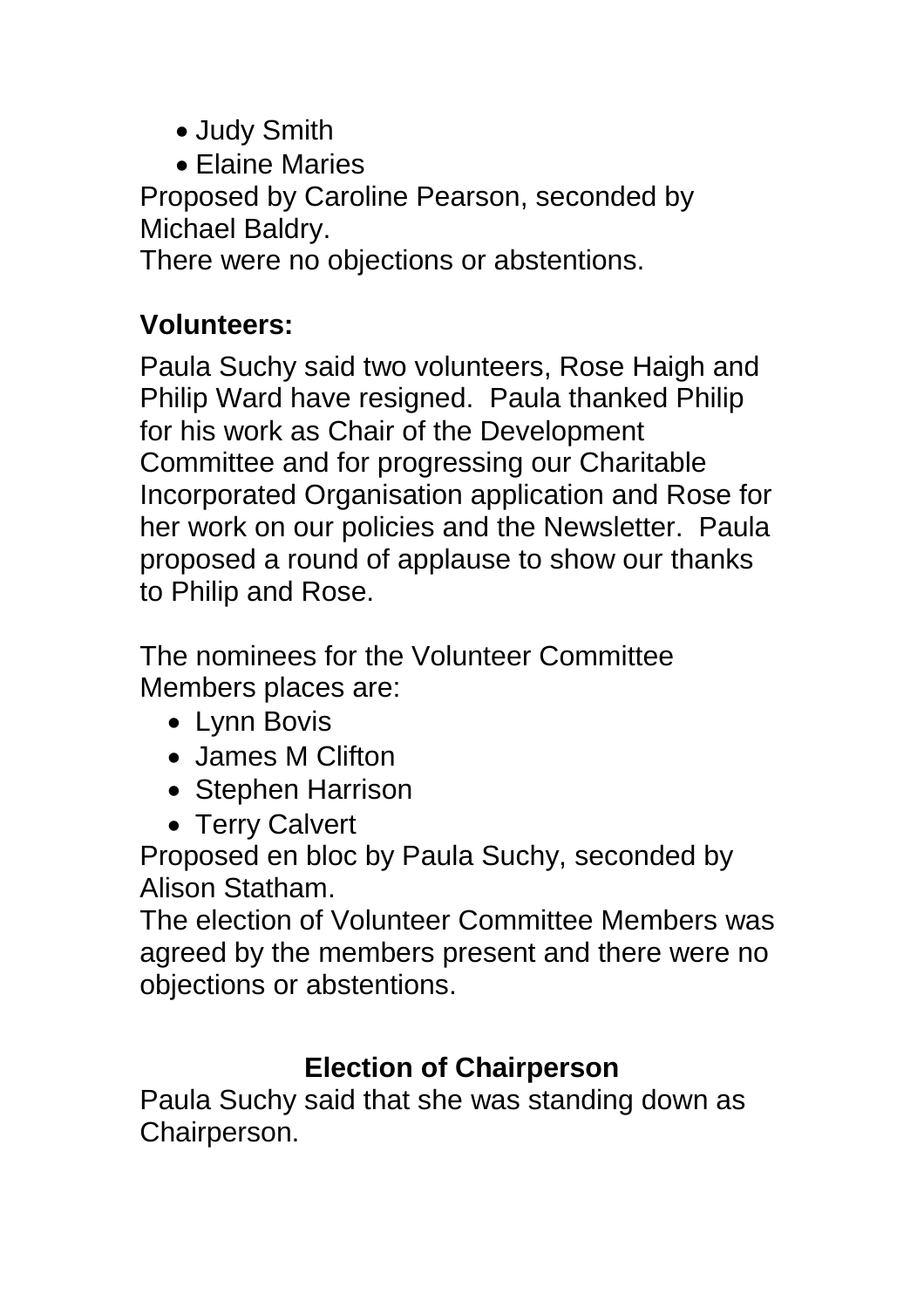A nomination for Chair had been received from Caroline Pearson, whose statement was read out by Alison Statham.

Proposed by Paula Suchy, seconded by Padma Cheriyan.

The election of Chair was agreed by the members present and there were no objections or abstentions.

Paula then handed over to Caroline Pearson, who took over as Chair of the meeting. Caroline thanked Paula for her vote of confidence and for her leadership of the Reader Service during the last three years and said she would be a hard act to follow.

### **9. Questions and Suggestions**

Caroline asked if anyone has any questions. Paula Suchy said that Padma Cheriyan asks if anyone in receipt of Attendance Allowance to send her testimonies to let her know how the monies have helped them. Padma also asked if anyone likes to sign and is interested in joining a community choir to contact her. Paula has Padma's telephone number to pass on.

Jeff Bashton said there is now a tandem group in Milton Keynes, to contact Karen if you are interested.

Karen thanked Paula on behalf of everyone and presented her with the gift of an orchid.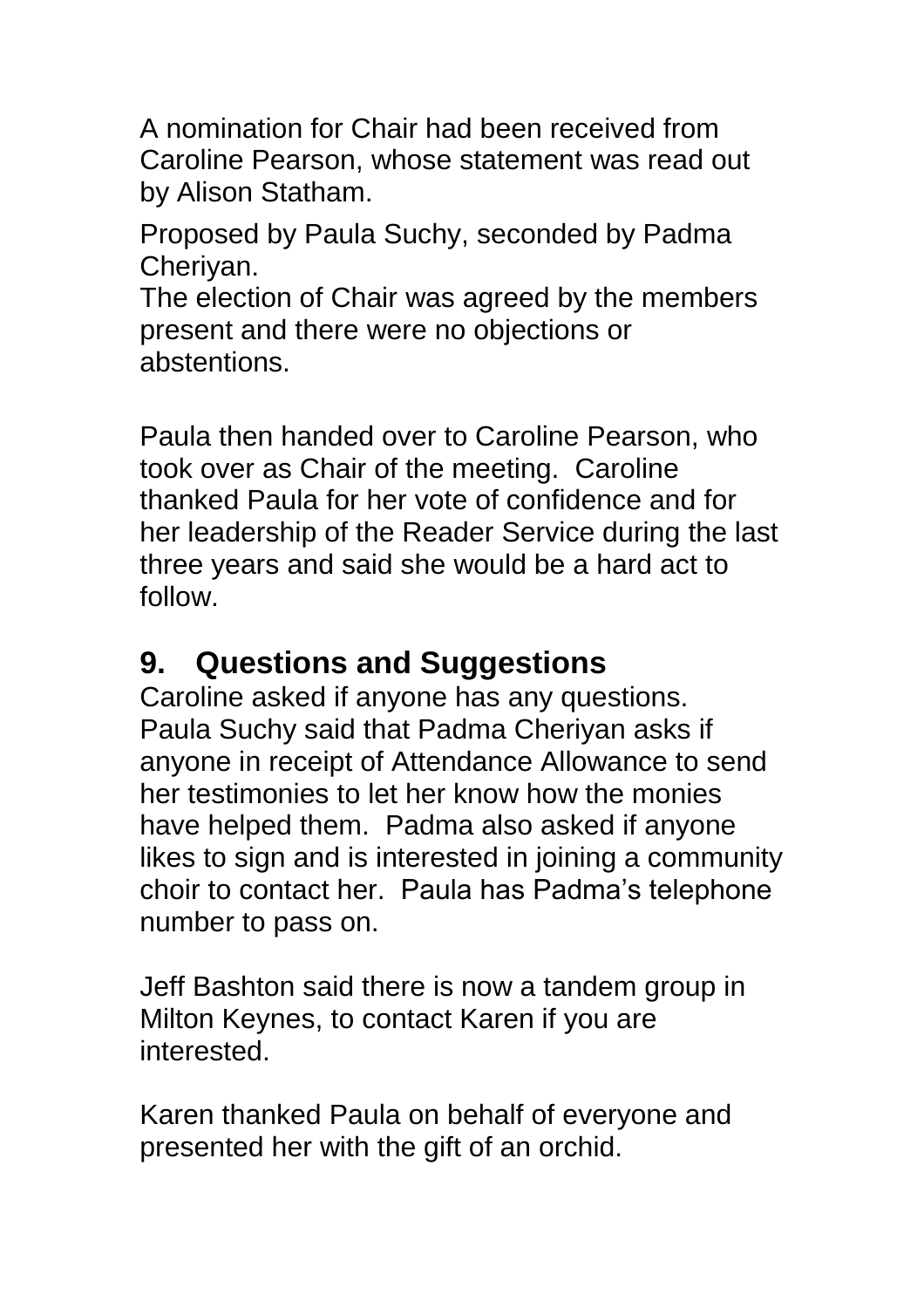### **10. Chairman's closing remarks**

Caroline thanked everyone for coming to the AGM, to Paula for her sterling work, the committee members, volunteers and co-ordinator. The ladies are still selling raffle tickets and refreshments are available. Thank you to Steve Neale for providing the musical entertainment.

### **The meeting closed at 11.33am.**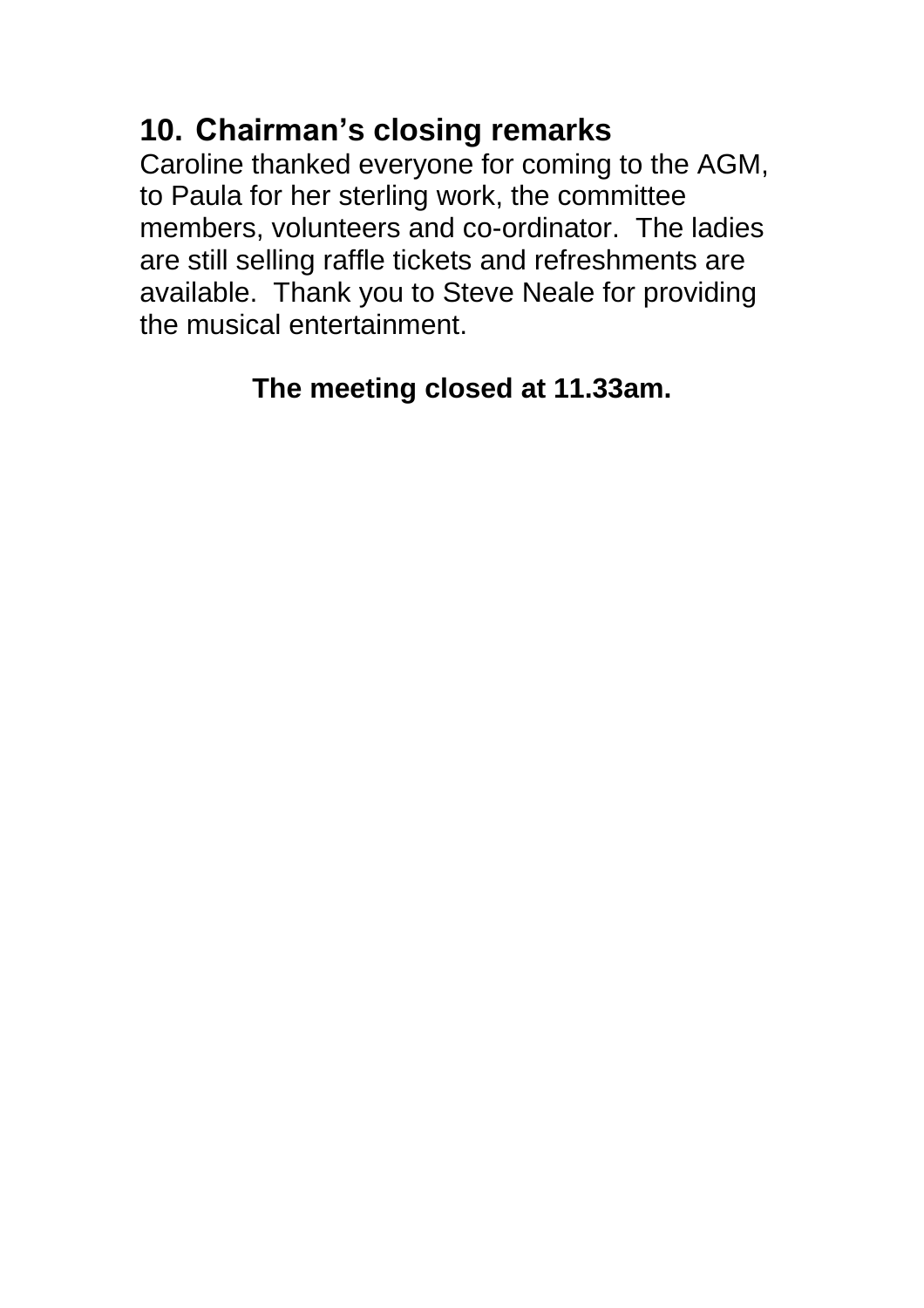# **Appendix A**

#### **Volunteers who attended AGM 2016**

Abrahams Margaret Armstrong Karen Baker Richard Barby Marilyn Bingham Anne Calvert Terry Chambers Sue Clifton James Coomber Alan Cooper Alan Cuthbert Jackie Fraser Pat Fraser Peter Ghansah Maria Jolly Tricia Krelle Linda Lawrence Mark Lovell Jan Le Voi **Elizabeth** Lycett Martyn Marshall Lesley O'Brien Tim Onley Moira Parsler Rebecca Pearson Mike Pollard Anne Qanem Patricia Ramsay Loretta Rudolfo Anne

Shand Elizabeth Shann Jenny Starkie Arnold Statham Alison Tigano Eve

Smart Geraldine

**Visitors**

Cavill Pam Seymour Catherine Whitelnad Mr & Mrs Pither Barbara Patching Robin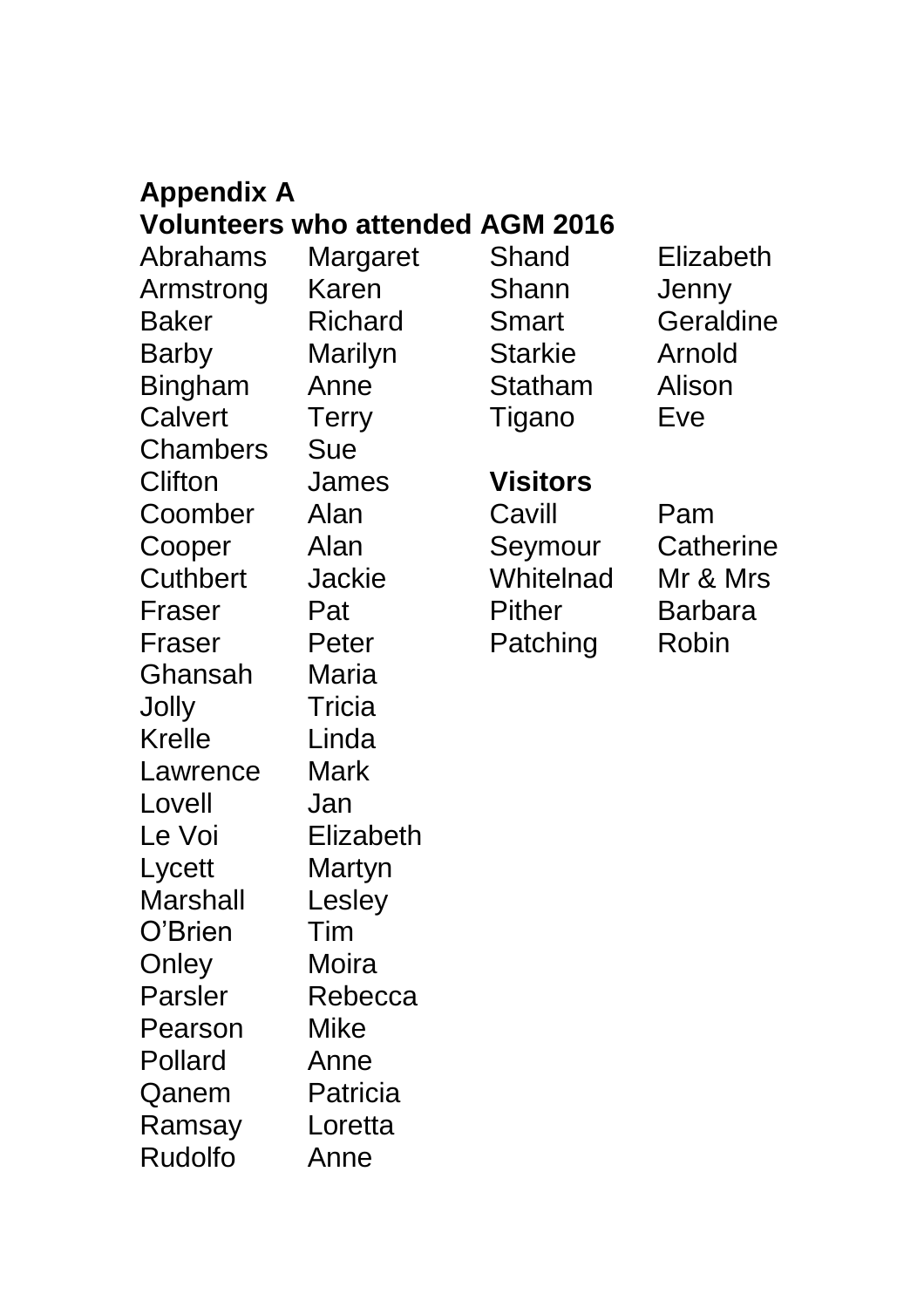#### **Service Users who attended AGM 2016**

| <b>Baldry</b>  | <b>Michael</b> | Tavener | Pat   |
|----------------|----------------|---------|-------|
| <b>Baptist</b> | Iris           | Varey   | Paula |
| <b>Bashton</b> | <b>Jeff</b>    |         |       |
| Cheriyan       | Padma          |         |       |
| Child          | <b>Derek</b>   |         |       |
| Dalgleish      | Diane          |         |       |
| Day            | Rachel         |         |       |
| Dry            | Veronica       |         |       |
| <b>Dunne</b>   | Gill           |         |       |
| Edwards        | June           |         |       |
| Emmanuel       | Lawrence       |         |       |
| Fone           | John           |         |       |
| Furlong        | Pat            |         |       |
| Grimes         | Bill           |         |       |
| <b>Jelbert</b> | Sam            |         |       |
| Jones          | Carla          |         |       |
| Kent           | Philip         |         |       |
| <b>Maries</b>  | <b>Elaine</b>  |         |       |
| <b>Neale</b>   | <b>Steve</b>   |         |       |
| Pearson        | Caroline       |         |       |
| Pedley         | Kate           |         |       |
| Plumb          | Trevor         |         |       |
| Plumb          | Val            |         |       |
| Ratten         | Diana          |         |       |
| Roe            | Liz            |         |       |
| Smith          | Alan           |         |       |
| Smith          | George         |         |       |
| Smith          | Judy           |         |       |
| Suchy          | Paula          |         |       |
| Tavener        | Peter          |         |       |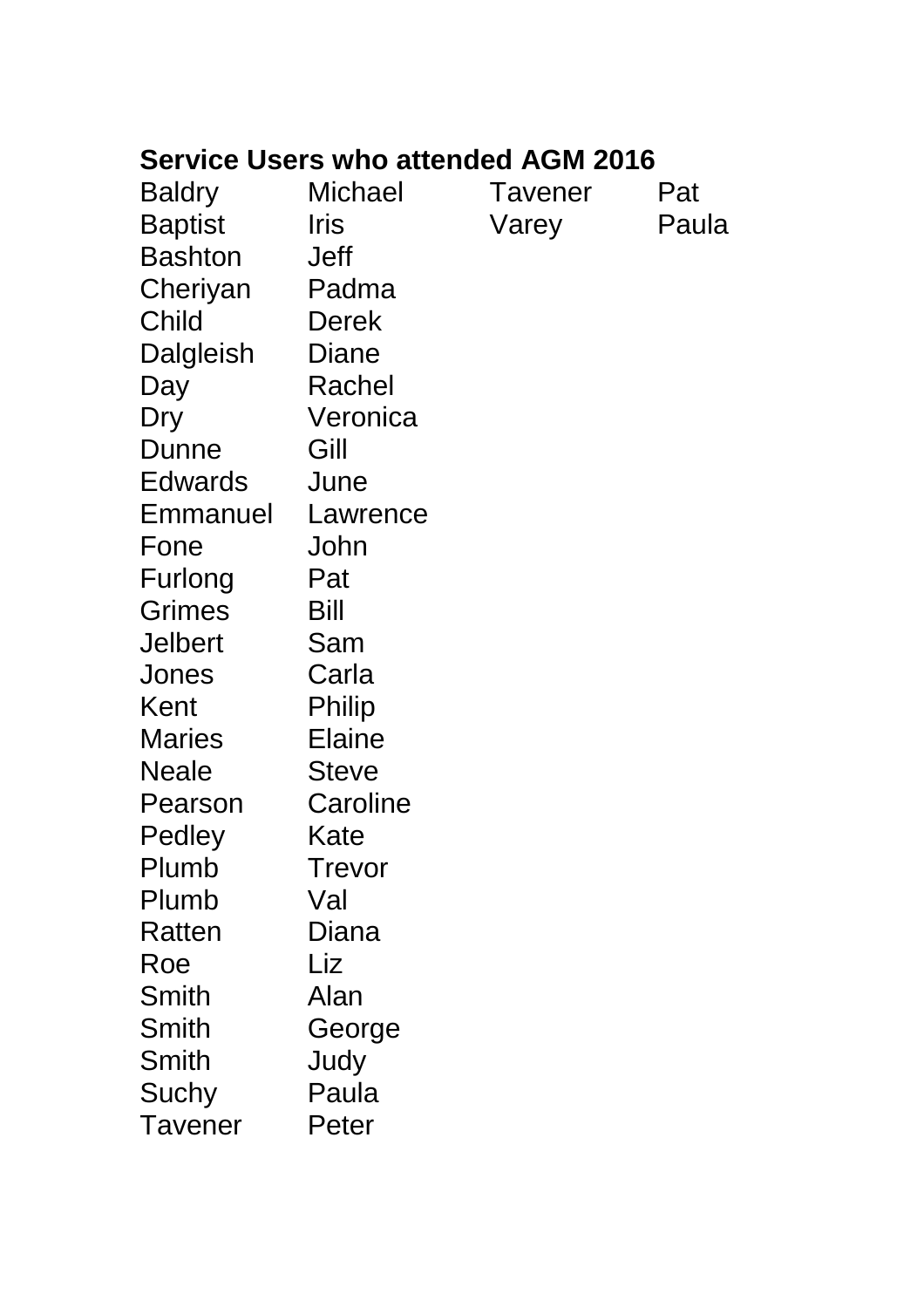#### **Appendix B Apologies from Service Users:**

Andrews John<br>Balchin Mago Balchin Maggie<br>Blake Ksenia

Ksenia

Fortescue Sarah<br>Moore Ellen Moore

Webb Malcolm

#### **Apologies from Volunteers:**

| Amos             | <b>Christine</b> |
|------------------|------------------|
| <b>Botterill</b> | <b>Sheila</b>    |
| Bown             | David            |
| Brown            | John             |
| <b>Burgess</b>   | Barbara          |
| Coulson          | <b>Shirley</b>   |
| Downes           | Mary             |
| Easton           | Sally            |
| Easton           | David            |
| English          | Jan              |
| Fernandei        | Jan              |
| Haigh            | Rose             |
| Handford         | Catherine        |
| Harrison         | Stephen          |
| Jones            | Vanessa          |
| Latham           | Carol            |
| Kerney           | Michael          |
| Maxey            | Elizabeth        |
| O'Connor         | Susan            |
| Pollard          | Martin           |
| Round            | Linda            |
| <b>Stone</b>     | Dorothy          |
| <b>Thomas</b>    | Jean             |